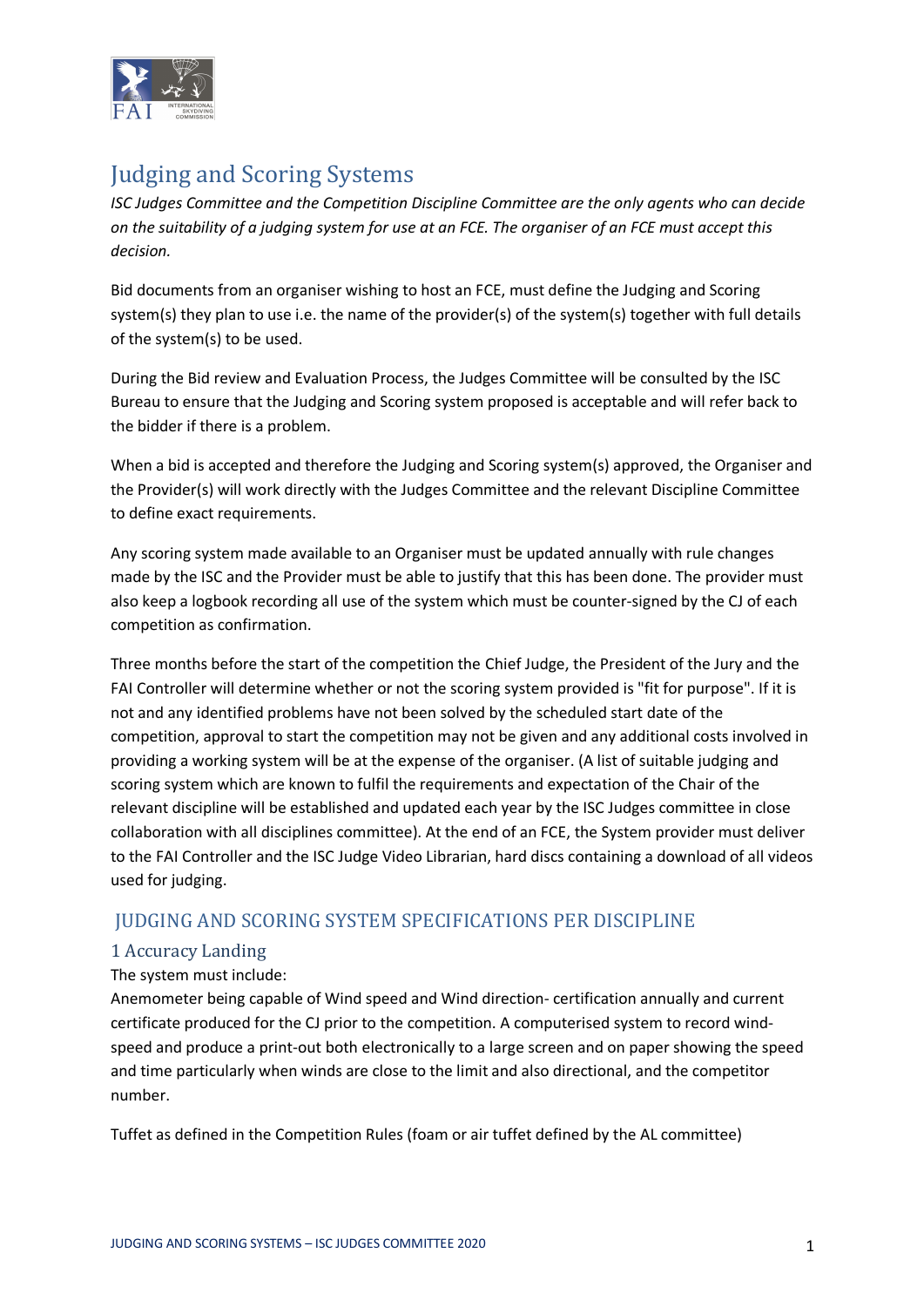

Pads/AMDs: both small (central) and large (16 cm measure) as defined in the competition rules - with 3 spares of each.

For all the following to work the organiser must provide a safe and secure power supply at the landing area.

Connection from the scoring pad to the computer which has a printer, with the software to record and print the score and competitor number, time and wind speed and directional variance. This also, therefore, needs to be connected to the wind-speed scoring device (anemometer). The anemometer needs to be certified and the provider has to ensure this is done prior to the competition. (Annually)

This is also connected to a public display for competitors, judges and audience. This should be a display in the landing area but also to a large screen display outside.

The printed score and the scoring display system need to show the score as a single figure, i.e. in centimetres only.

The score must be visible on the display immediately after it is made with no perceptible delay and remain until cleared.

The provider will need to supply an assistant who is fully conversant with the system being used. They both need to remain during all competition jumping with their system.

The provider and the CJ and EJ need to work closely together throughout the competition.

The computer system has to be capable of providing Start lists and scoring sheets at the commencement of each round reflecting a reverse order of jumping at the end of each round.

For the semi-final and final rounds also produce a start list taking account of the cut as detailed in the rules for the competition.

The provider also has to enable a public display of the results with the competitor name, country and score - and cumulative score as the competition proceeds. These are provisional results and must be marked as such until approval at the end of a round by the CJ only.

The system must also be able to provide a jump order (start list) in reverse order as defined in the competition rules.

The scoring system software must be capable of distinguishing more than one competition using the same results, i.e Team and Individual and also World Cup and Continental Championships, Male and Female and Junior (particularly if Juniors are used in an Open team).

The scoring system should also be capable of integrating the Style results (either from a combined system or separate system) to give an Overall standing as defined in the Competition Rules.

Results of all competitions regardless of type must be available immediately the competition has ended.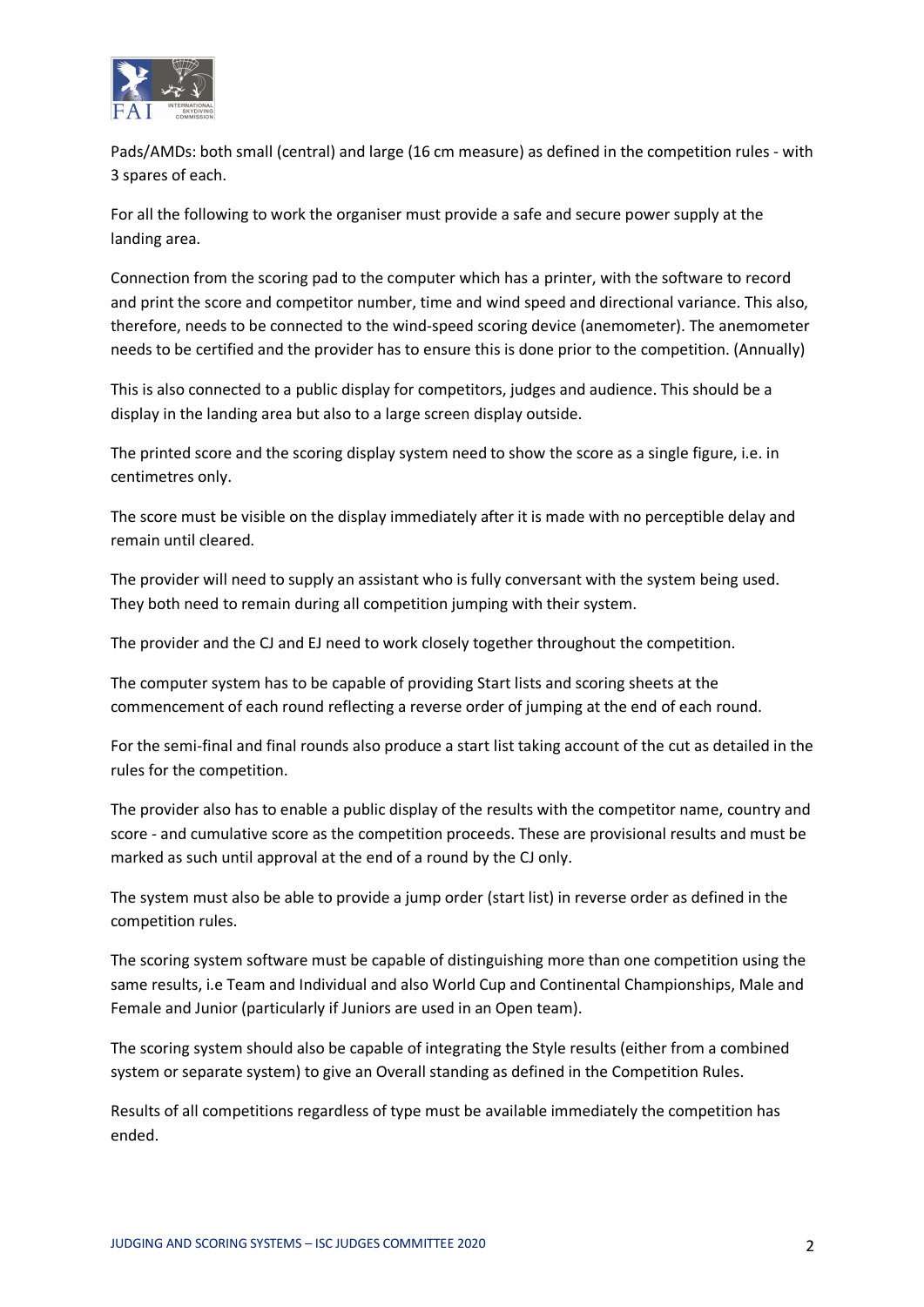

All results must be capable of being digitally linked to the internet results pages of FAI/ISC and any web site of the organiser, immediately they are made public at the competition site.

## 2 Freefall Style

The system must include: HD Camera capable of digitally recording the jump.

Computer system capable of taking the digital image with a connection to the camera and of the same quality.

The Recorded Image from the camera must show the competitor number, the round, the heading, angle of drift, time and date.

The image must be replayed to the EJ and to the panel of five judges on individual screens. The EJ must have a compilation screen of all judges scoring - time and penalties. The system must be able to show 1 view at normal speed and a 2nd view reduced speed (50%). The system must show the jump to the canopy opening. The system must be capable of showing all penalties awarded.

If a judge fails to record a time on the first view, the system must enable that judge to see the jump again at normal speed in order to record a time.

The result is calculated by removing the highest and the lowest score given and averaging the 3 remaining scores to the second decimal rounded down.

The system must be capable of calculating the time + the penalties to give a result; it is this result which is displayed for the competitors and the public and shown on the printed result sheet. The result is in seconds only, in a decimal format.

The system must be able to produce start lists for each round taking into account of the cut as specified in the competition rules.

The scoring system software must be capable of using the same scores to produce results for different rankings such as: World Cup and Continental Championships, Male and Female and Junior.

Final Results for all the different rankings required, regardless of type, must be available immediately the competition has ended. Scoring systems must provide a simple system for each judge to recording the judgment, i.e. a keyboard or a separate easy-to-use box.

It must be possible to digitally link all results to the FAI/ISC internet result pages and any web site of the organiser at the same time they are made public at the competition site.

# 3 Formation Skydiving (including VFS), Canopy Formation, Artistic Events, Wingsuit Flying (Acro)

Dubbing station, Equipment (referred to hereafter as a dubbing station) that enables a team videographer to download each recorded round of the competition must be provided in conjunction with the Judging and Scoring System. It must be capable of recording and processing HD quality images without any loss of image quality. In the case of a multiple discipline event, a minimum of two dubbing stations must be made available. The dubbing station(s) must be set up four days prior to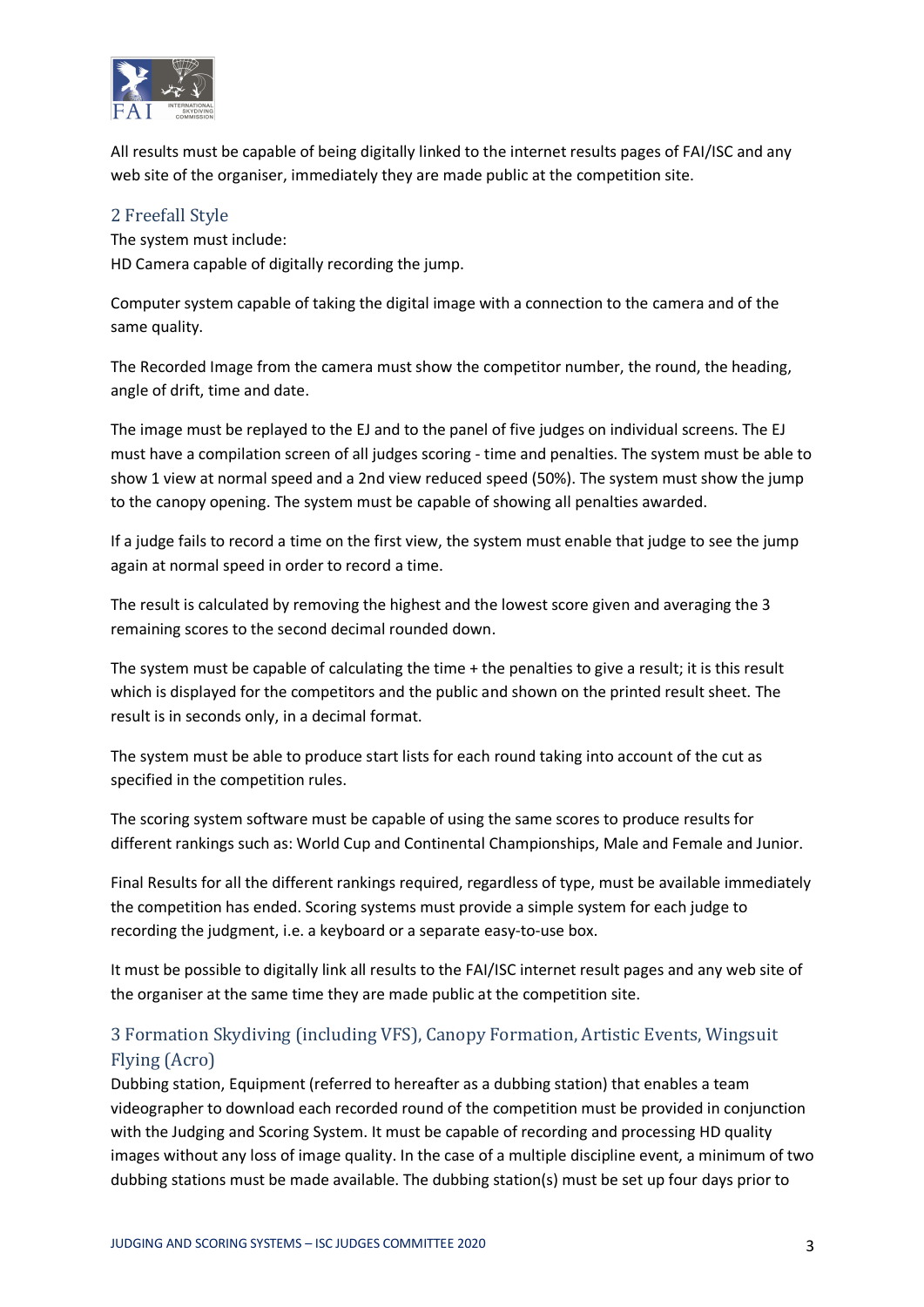

the start of the competition to give each team videographer the opportunity to verify camera compatibility. The dubbing station(s) should be manned at all times by a qualified person trained by

the provider under the responsibility of the Chief Judge or event judge. The dubbing station(s) should be set up close to the judging room(s).

The System provider, in co-operation with the Organiser, will ensure that all computer systems used for dubbing and by the Judging and Scoring System are powerful enough to provide the quality of image demanded by the competition rules.

The system must be able to display the competition jumps to the judging panels and to the public on large display screens with the same quality of image to all.

Each judging panel comprising an Event Judge (EJ) and five judges will have an individual screen to view and score the competition jumps. In addition, the EJ will also have a separate screen on which he/she will be able to view the scores of each member of the judging panel together with the collated results.

Scoring systems must provide a simple system for each judge to recording the judgment, i.e. a keyboard or a separate easy-to-use box.

The system must be capable of providing a first view of the recorded jump at normal speed, ending in a freeze frame at the end of working time as specified in the competition rules. This freeze frame will be used for all subsequent viewings and must be the same regardless of the speed at which the video is viewed. The system must have the capacity to show the jump at a reduced speed, as defined in the competition rules and must enable multiple viewings of the same jump, as defined in the competition rules, controlled by the EJ and as defined in the competition rules.

The system must be able to determine a start time from the input of the 5 judges with the margin as defined in the competition rules. The system must also be able to display to each individual judge the results of that judge's input, and once all judges have confirmed their input, show the collated results of the other 4 judges. It must be capable of recording Points, or Busts or Omissions and be capable of allowing each judge to easily alter the initial input until and then to confirm the score as final. The System must allow for an EJ to be able to cancel the confirmation of individual judge scores. Once the EJ has confirmed the scores as final, the collated score sheet must be visible to the public.

The system must be able to provide score sheets by round in order of ranking and also provide individual score sheets per jump which give the score of each member of the judging panel and define busts and/or penalties. It must be possible to project these score sheets to the public or to print them. The system must also be able to provide a jump order (start list) in reverse order as defined in the competition rules.

The scoring system software must be capable of using the same scores to produce results for different rankings such as: World Cup and Continental Championships, Male and Female and Junior.

Final Results for all the different rankings required, regardless of type, must be available immediately the competition has ended.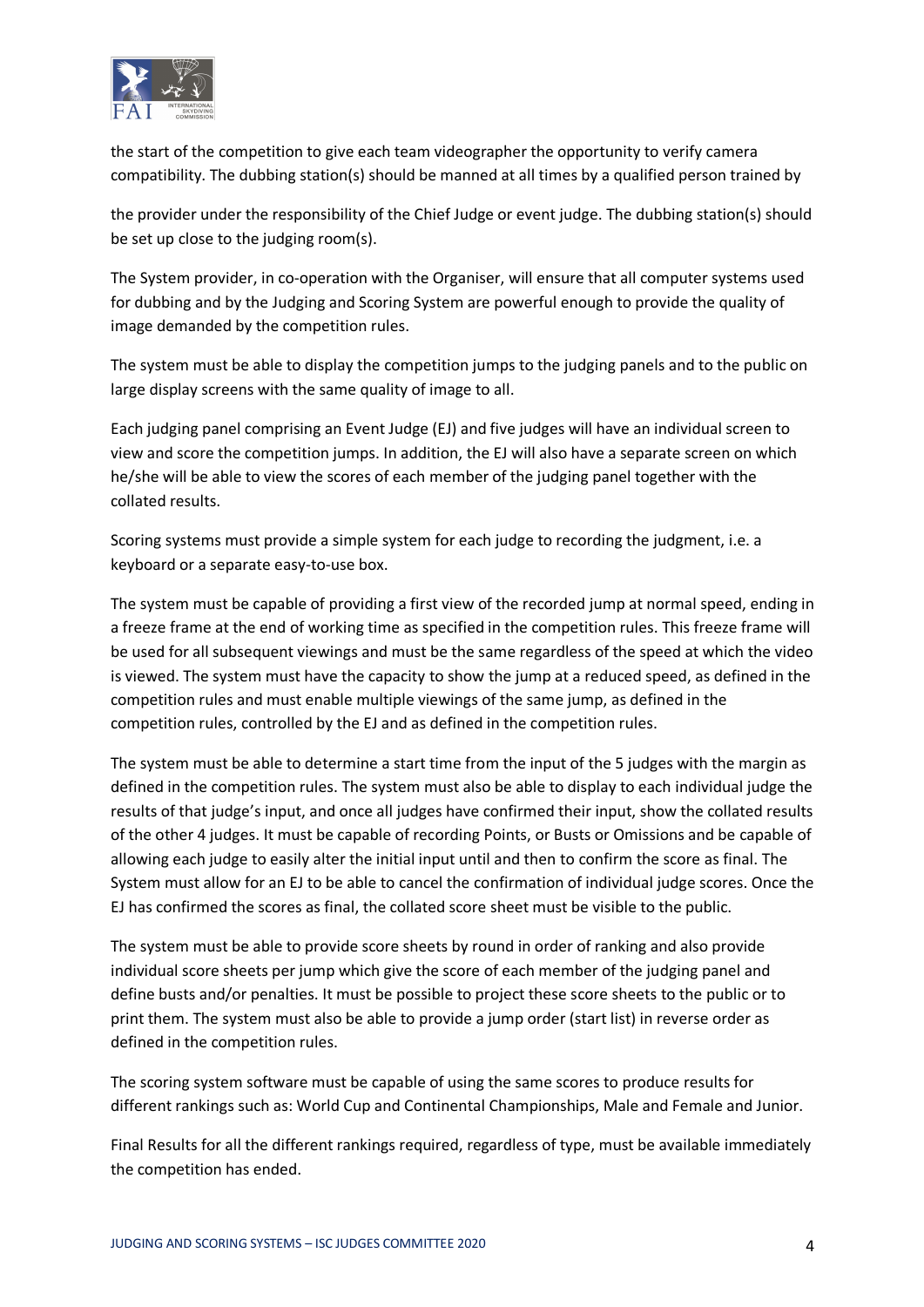

It must be possible to digitally link all results to the FAI/ISC internet results pages of and any web site of the organiser at the same time they are made public at the competition site.

The System provider must work with the CJ and the Video Librarian prior to the competition to set up a "test" competition for the Judges Seminar. In addition to the actual competition, a separate competition needs to be set up to enable the official training jumps to be scored and the results to be published.

At the end of the competition, the system provider must have the authorisation of the chief judge(s) before dismantling the system

All results must be capable of being digitally linked to the internet results pages of FAI/ISC and any web site of the organiser, immediately they are made public at the competition site.

## 4 Canopy Piloting

Anemometer specification as in AL- certification annually and current certificate produced for the CJ prior to the competition. A computerised system to record wind-speed and produce a print-out both electronically to a large screen and on paper showing the speed and time particularly when winds are close to the limit and also directional, and the competitor number.

All results must be capable of being digitally linked to the internet results pages of FAI/ISC and any web site of the organiser, immediately they are made public at the competition site.

#### *4.1 Speed Event*

Sensors: Must be easy to set up and to change rapidly, at both ends of the course when required.

The sensors must be linked to the computer system to record and display the speed, together with the competitor number and the time through the course. They must allow for a fast reset.

If it is not possible to reset the sensors before the next competitor run and a rejump is called for, the system must recognise this and clear all record of the first attempt, after a manual input.

At the end of the round the calculation of the score is made as per the competition rules based on the speed of all competitors and a score sheet must be produced both electronically to the screen and in a printed format.

Cameras installed as per the competition rules at Gates 1 and 5 must record the event, round and competitor number and enable images to be played back through the computer system in the case of a video review.

#### *4.2 Distance*

As for Speed, the Cameras at Gates 1 and 5 must record the even, round and competitor number and be capable of being played back through the computer system in the case of a video review. The camera must have reduced speed function.

#### *4.3 Zone Accuracy*

The Cameras installed as per the competition rules (at Gates 1 and the 2nd wide-angle camera position to record the flight through the water of the course, and 3rd camera positioned at landing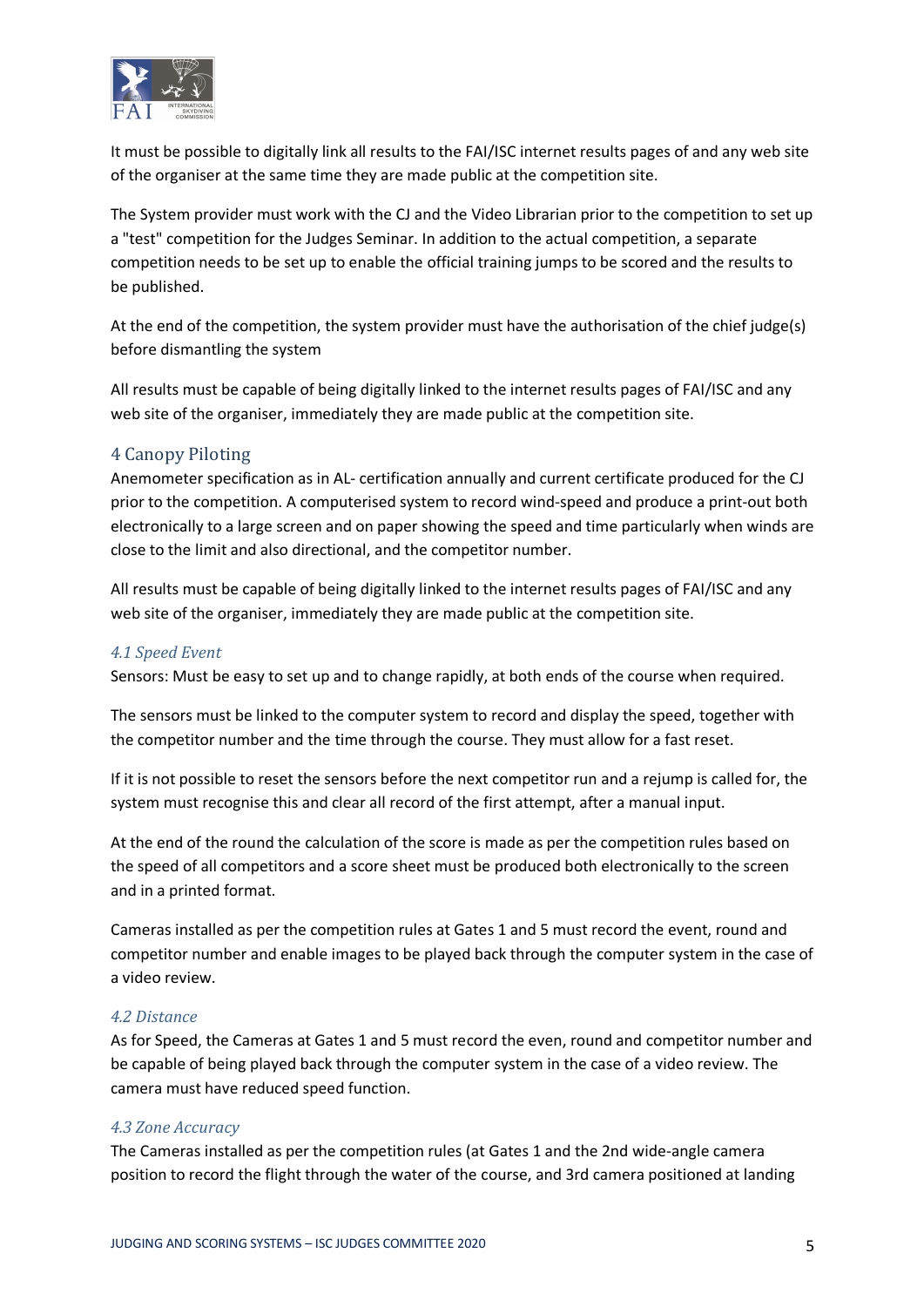

zone 8 and covering all the landing zones), must record the event, round and competitor number and enable images to be played back through the computer system in the case of a video review.

The computer system used to play back the images from all cameras must be capable of showing this them at reduced speed as defined in the competition rules.

A person who is fully familiar with the Scoring system (provided by the Organiser or the System provider) will be responsible for feeding the scores under the supervision of the CJ.

The Scoring system must be capable of displaying all results to a large screen showing Event, Competitor number, name, nation, and ranking calculation. At the end of each round a complete score with ranking will be calculated based on the event and a score sheet must be produced both electronically to the screen and in printed format.

The Scoring system must be able to produce Jump Order Sheets for the subsequent round as per the competition rules (taking into account the 20% change of order) that can be printed and together with the necessary judges scoring sheets.

## 5 Speed Skydiving

An official certified SMD device to record the flight of the competitor, speed, distance and time.

A computerised system capable of taking the results from the GPS device and converting it to calculate the competition requirements according to the competition rules and give a print out of these results and a ranking order for the competition. It must also be capable of sending these results to a public display system and to results sites of both ISC and the Organiser, without sponsorship logos etc.

The scoring system software must be capable of distinguishing more than one competition using the same results i.e. World Cup and Continental Championships and Team Standings.

The organiser must ensure that enough SMD devices are available for use during the competition.

The organiser must provide sufficient secure electrical connections for charging and powering the equipment.

The organiser must provide a separate reliable internet. Separate so it is not affected by use of others.

All results must be capable of being digitally linked to the internet results pages of FAI/ISC and any web site of the organiser, immediately they are made public at the competition site.

#### 6 Wingsuit:

#### *5.1 Flying Performance Flying*

An official certified SMD device to record the flight of the competitor, speed, distance and time.

A computerised system capable of taking the results from the GPS device and converting it to calculate the competition requirements according to the competition rules and give a print out of these results and a ranking order for the competition. It must also be capable of sending these